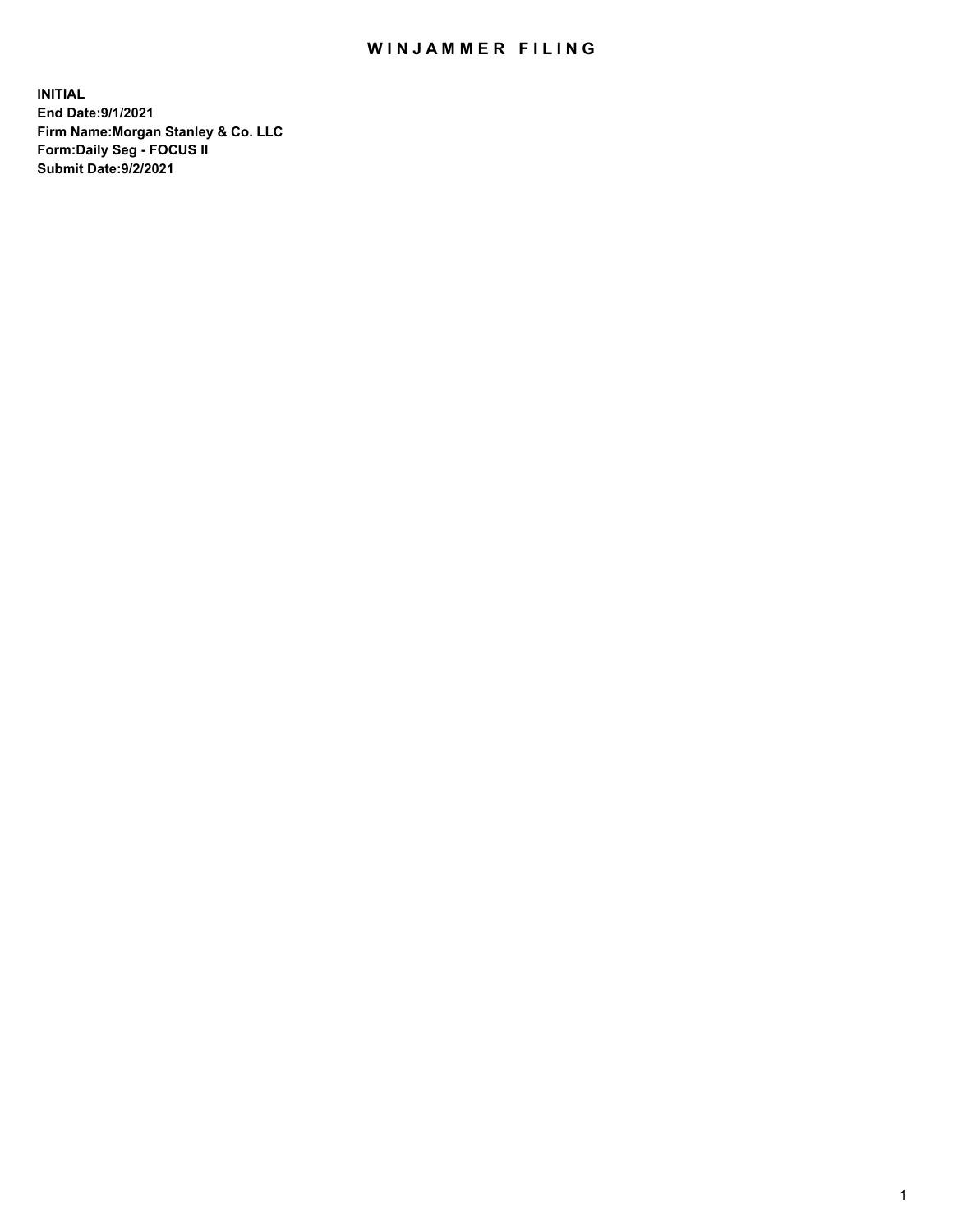**INITIAL End Date:9/1/2021 Firm Name:Morgan Stanley & Co. LLC Form:Daily Seg - FOCUS II Submit Date:9/2/2021 Daily Segregation - Cover Page**

| Name of Company                                                                                                                                                                                                                                                                                                               | Morgan Stanley & Co. LLC                                       |
|-------------------------------------------------------------------------------------------------------------------------------------------------------------------------------------------------------------------------------------------------------------------------------------------------------------------------------|----------------------------------------------------------------|
| <b>Contact Name</b>                                                                                                                                                                                                                                                                                                           | <b>Ikram Shah</b>                                              |
| <b>Contact Phone Number</b>                                                                                                                                                                                                                                                                                                   | 212-276-0963                                                   |
| <b>Contact Email Address</b>                                                                                                                                                                                                                                                                                                  | Ikram.shah@morganstanley.com                                   |
| FCM's Customer Segregated Funds Residual Interest Target (choose one):<br>a. Minimum dollar amount: ; or<br>b. Minimum percentage of customer segregated funds required:% ; or<br>c. Dollar amount range between: and; or<br>d. Percentage range of customer segregated funds required between:% and%.                        | 235,000,000<br><u>0</u><br><u>0 0</u><br>0 Q                   |
| FCM's Customer Secured Amount Funds Residual Interest Target (choose one):<br>a. Minimum dollar amount: ; or<br>b. Minimum percentage of customer secured funds required:%; or<br>c. Dollar amount range between: and; or<br>d. Percentage range of customer secured funds required between: % and %.                         | 140,000,000<br><u>0</u><br><u>00</u><br>0 <sup>0</sup>         |
| FCM's Cleared Swaps Customer Collateral Residual Interest Target (choose one):<br>a. Minimum dollar amount: ; or<br>b. Minimum percentage of cleared swaps customer collateral required:%; or<br>c. Dollar amount range between: and; or<br>d. Percentage range of cleared swaps customer collateral required between:% and%. | 92,000,000<br>$\overline{\mathbf{0}}$<br>0 Q<br>0 <sub>0</sub> |

Attach supporting documents CH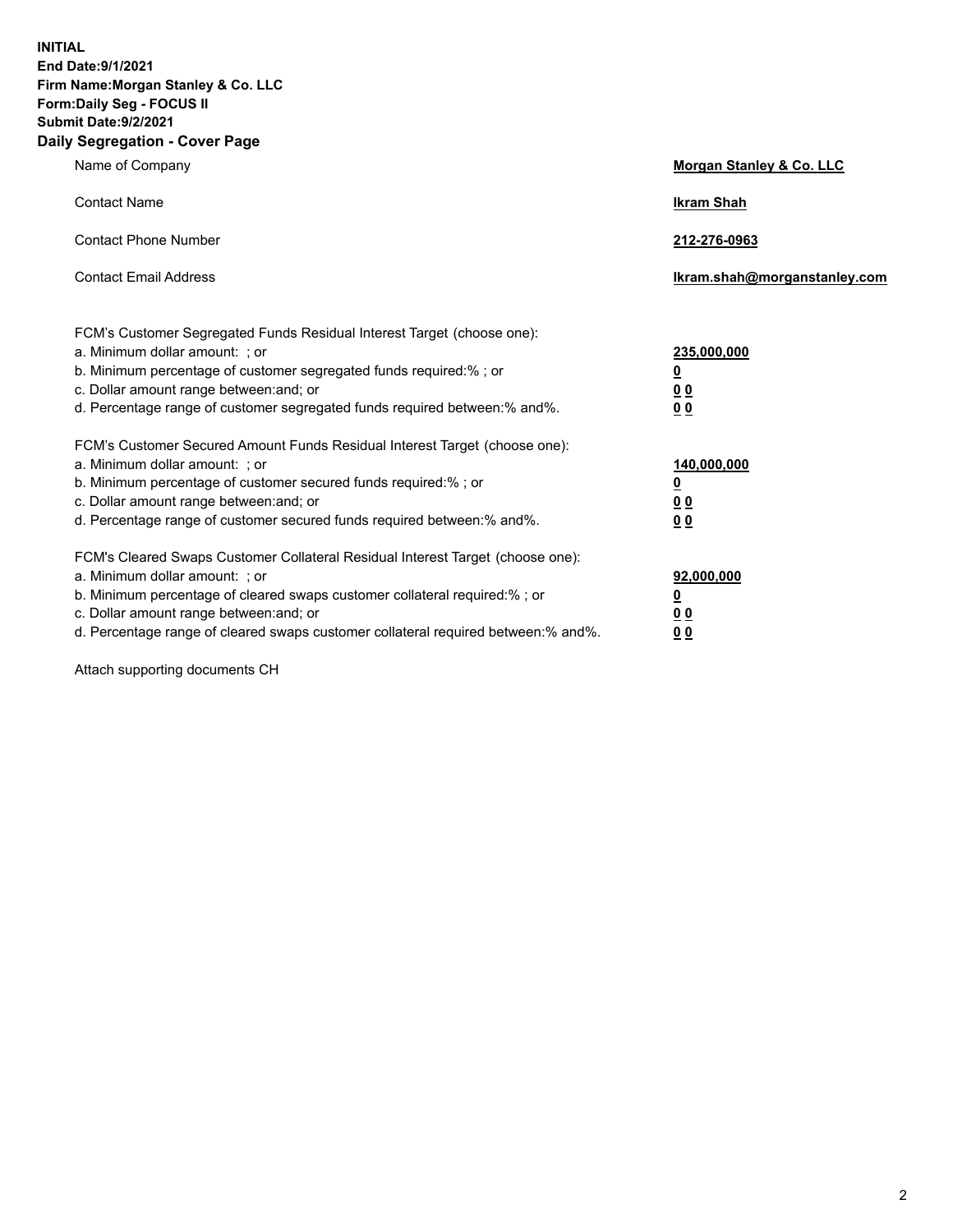| <b>INITIAL</b> | <b>End Date: 9/1/2021</b><br>Firm Name: Morgan Stanley & Co. LLC<br>Form: Daily Seg - FOCUS II<br><b>Submit Date: 9/2/2021</b><br><b>Daily Segregation - Secured Amounts</b> |                                                       |
|----------------|------------------------------------------------------------------------------------------------------------------------------------------------------------------------------|-------------------------------------------------------|
|                | Foreign Futures and Foreign Options Secured Amounts                                                                                                                          |                                                       |
|                | Amount required to be set aside pursuant to law, rule or regulation of a foreign                                                                                             | $0$ [7305]                                            |
| 1.             | government or a rule of a self-regulatory organization authorized thereunder<br>Net ledger balance - Foreign Futures and Foreign Option Trading - All Customers              |                                                       |
|                | A. Cash                                                                                                                                                                      | 4,523,307,784 [7315]                                  |
|                | B. Securities (at market)                                                                                                                                                    | 2,040,761,845 [7317]                                  |
| 2.             | Net unrealized profit (loss) in open futures contracts traded on a foreign board of trade                                                                                    | 1,045,101,044 [7325]                                  |
| 3.             | Exchange traded options                                                                                                                                                      |                                                       |
|                | a. Market value of open option contracts purchased on a foreign board of trade<br>b. Market value of open contracts granted (sold) on a foreign board of trade               | 42,016,386 [7335]<br>$-19,896,600$ [7337]             |
| 4.             | Net equity (deficit) (add lines 1.2. and 3.)                                                                                                                                 | 7,631,290,459 [7345]                                  |
| 5.             | Account liquidating to a deficit and account with a debit balances - gross amount                                                                                            | 46,877,300 [7351]                                     |
|                | Less: amount offset by customer owned securities                                                                                                                             | -41,680,404 [7352] 5,196,896                          |
|                |                                                                                                                                                                              | [7354]                                                |
| 6.             | Amount required to be set aside as the secured amount - Net Liquidating Equity                                                                                               | 7,636,487,355 [7355]                                  |
| 7.             | Method (add lines 4 and 5)<br>Greater of amount required to be set aside pursuant to foreign jurisdiction (above) or line                                                    |                                                       |
|                | 6.                                                                                                                                                                           | 7,636,487,355 [7360]                                  |
|                | FUNDS DEPOSITED IN SEPARATE REGULATION 30.7 ACCOUNTS                                                                                                                         |                                                       |
| 1.             | Cash in banks                                                                                                                                                                |                                                       |
|                | A. Banks located in the United States                                                                                                                                        | 305,852,066 [7500]                                    |
|                | B. Other banks qualified under Regulation 30.7                                                                                                                               | 328,109,598 [7520] 633,961,664                        |
| 2.             | Securities                                                                                                                                                                   | [7530]                                                |
|                | A. In safekeeping with banks located in the United States                                                                                                                    | 604, 348, 247 [7540]                                  |
|                | B. In safekeeping with other banks qualified under Regulation 30.7                                                                                                           | 58,078,334 [7560] 662,426,581                         |
|                |                                                                                                                                                                              | [7570]                                                |
| 3.             | Equities with registered futures commission merchants                                                                                                                        |                                                       |
|                | A. Cash                                                                                                                                                                      | 14,216,904 [7580]                                     |
|                | <b>B.</b> Securities<br>C. Unrealized gain (loss) on open futures contracts                                                                                                  | $0$ [7590]<br>867,088 [7600]                          |
|                | D. Value of long option contracts                                                                                                                                            | $0$ [7610]                                            |
|                | E. Value of short option contracts                                                                                                                                           | 0 [7615] 15,083,992 [7620]                            |
| 4.             | Amounts held by clearing organizations of foreign boards of trade                                                                                                            |                                                       |
|                | A. Cash                                                                                                                                                                      | $0$ [7640]                                            |
|                | <b>B.</b> Securities                                                                                                                                                         | $0$ [7650]                                            |
|                | C. Amount due to (from) clearing organization - daily variation<br>D. Value of long option contracts                                                                         | $0$ [7660]<br>$0$ [7670]                              |
|                | E. Value of short option contracts                                                                                                                                           | $0$ [7675] 0 [7680]                                   |
| 5.             | Amounts held by members of foreign boards of trade                                                                                                                           |                                                       |
|                | A. Cash                                                                                                                                                                      | 4,109,231,641 [7700]                                  |
|                | <b>B.</b> Securities                                                                                                                                                         | 1,378,335,265 [7710]                                  |
|                | C. Unrealized gain (loss) on open futures contracts                                                                                                                          | 1,044,233,956 [7720]                                  |
|                | D. Value of long option contracts<br>E. Value of short option contracts                                                                                                      | 42,016,386 [7730]<br>-19,896,600 [7735] 6,553,920,648 |
|                |                                                                                                                                                                              | $[7740]$                                              |
| 6.             | Amounts with other depositories designated by a foreign board of trade                                                                                                       | $0$ [7760]                                            |
| 7.             | Segregated funds on hand                                                                                                                                                     | $0$ [7765]                                            |
| 8.             | Total funds in separate section 30.7 accounts                                                                                                                                | 7,865,392,885 [7770]                                  |
| 9.             | Excess (deficiency) Set Aside for Secured Amount (subtract line 7 Secured Statement<br>Page 1 from Line 8)                                                                   | 228,905,530 [7380]                                    |
|                |                                                                                                                                                                              |                                                       |

10. Management Target Amount for Excess funds in separate section 30.7 accounts

| Management Target Amount for Excess funds in separate section 30.7 accounts        | 140,000,000 [7780]       |
|------------------------------------------------------------------------------------|--------------------------|
| Excess (deficiency) funds in separate 30.7 accounts over (under) Management Target | <u>88,905,530</u> [7785] |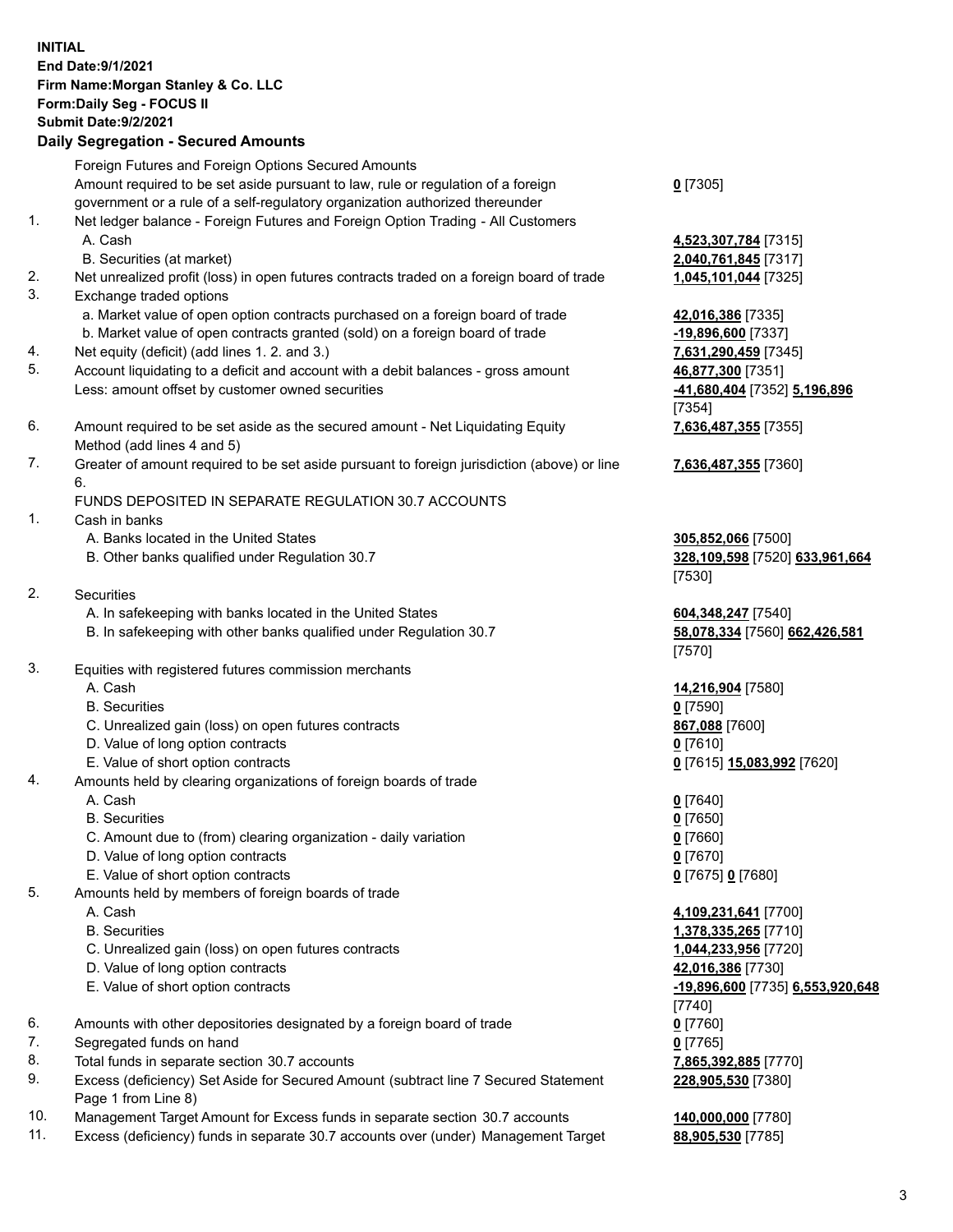| <b>INITIAL</b> |                                                                                     |                                   |
|----------------|-------------------------------------------------------------------------------------|-----------------------------------|
|                | <b>End Date: 9/1/2021</b>                                                           |                                   |
|                | Firm Name: Morgan Stanley & Co. LLC                                                 |                                   |
|                | Form: Daily Seg - FOCUS II                                                          |                                   |
|                | <b>Submit Date: 9/2/2021</b>                                                        |                                   |
|                | Daily Segregation - Segregation Statement                                           |                                   |
|                | SEGREGATION REQUIREMENTS(Section 4d(2) of the CEAct)                                |                                   |
| 1.             | Net ledger balance                                                                  |                                   |
|                | A. Cash                                                                             | 15,126,452,664 [7010]             |
|                | B. Securities (at market)                                                           | 7,575,912,312 [7020]              |
| 2.             | Net unrealized profit (loss) in open futures contracts traded on a contract market  | 2,640,287,494 [7030]              |
| 3.             | Exchange traded options                                                             |                                   |
|                | A. Add market value of open option contracts purchased on a contract market         | 1,179,706,401 [7032]              |
|                | B. Deduct market value of open option contracts granted (sold) on a contract market | -848,011,001 [7033]               |
| 4.             | Net equity (deficit) (add lines 1, 2 and 3)                                         | 25,674,347,870 [7040]             |
| 5.             | Accounts liquidating to a deficit and accounts with                                 |                                   |
|                | debit balances - gross amount                                                       | 81,212,449 [7045]                 |
|                | Less: amount offset by customer securities                                          | -80,862,596 [7047] 349,853 [7050] |
| 6.             | Amount required to be segregated (add lines 4 and 5)                                | 25,674,697,723 [7060]             |
|                | FUNDS IN SEGREGATED ACCOUNTS                                                        |                                   |
| 7.             | Deposited in segregated funds bank accounts                                         |                                   |
|                | A. Cash                                                                             | 3,384,091,398 [7070]              |
|                | B. Securities representing investments of customers' funds (at market)              | $0$ [7080]                        |
|                | C. Securities held for particular customers or option customers in lieu of cash (at | 2,804,635,500 [7090]              |
|                | market)                                                                             |                                   |
| 8.             | Margins on deposit with derivatives clearing organizations of contract markets      |                                   |
|                | A. Cash                                                                             | 14,834,000,252 [7100]             |
|                | B. Securities representing investments of customers' funds (at market)              | $0$ [7110]                        |
|                | C. Securities held for particular customers or option customers in lieu of cash (at | 4,618,727,754 [7120]              |
|                | market)                                                                             |                                   |
| 9.             | Net settlement from (to) derivatives clearing organizations of contract markets     | -71,357,976 [7130]                |
| 10.            | Exchange traded options                                                             |                                   |
|                | A. Value of open long option contracts                                              | 1,179,706,401 [7132]              |
|                | B. Value of open short option contracts                                             | -848,011,001 [7133]               |
| 11.            | Net equities with other FCMs                                                        |                                   |
|                | A. Net liquidating equity                                                           | 9,612,935 [7140]                  |
|                | B. Securities representing investments of customers' funds (at market)              | $0$ [7160]                        |
|                | C. Securities held for particular customers or option customers in lieu of cash (at | $0$ [7170]                        |
|                | market)                                                                             |                                   |
| 12.            | Segregated funds on hand                                                            | 152,549,058 [7150]                |
| 13.            | Total amount in segregation (add lines 7 through 12)                                | 26,063,954,321 [7180]             |
| 14.            | Excess (deficiency) funds in segregation (subtract line 6 from line 13)             | 389,256,598 [7190]                |
| 15.            | Management Target Amount for Excess funds in segregation                            | 235,000,000 [7194]                |

16. Excess (deficiency) funds in segregation over (under) Management Target Amount Excess

**154,256,598** [7198]